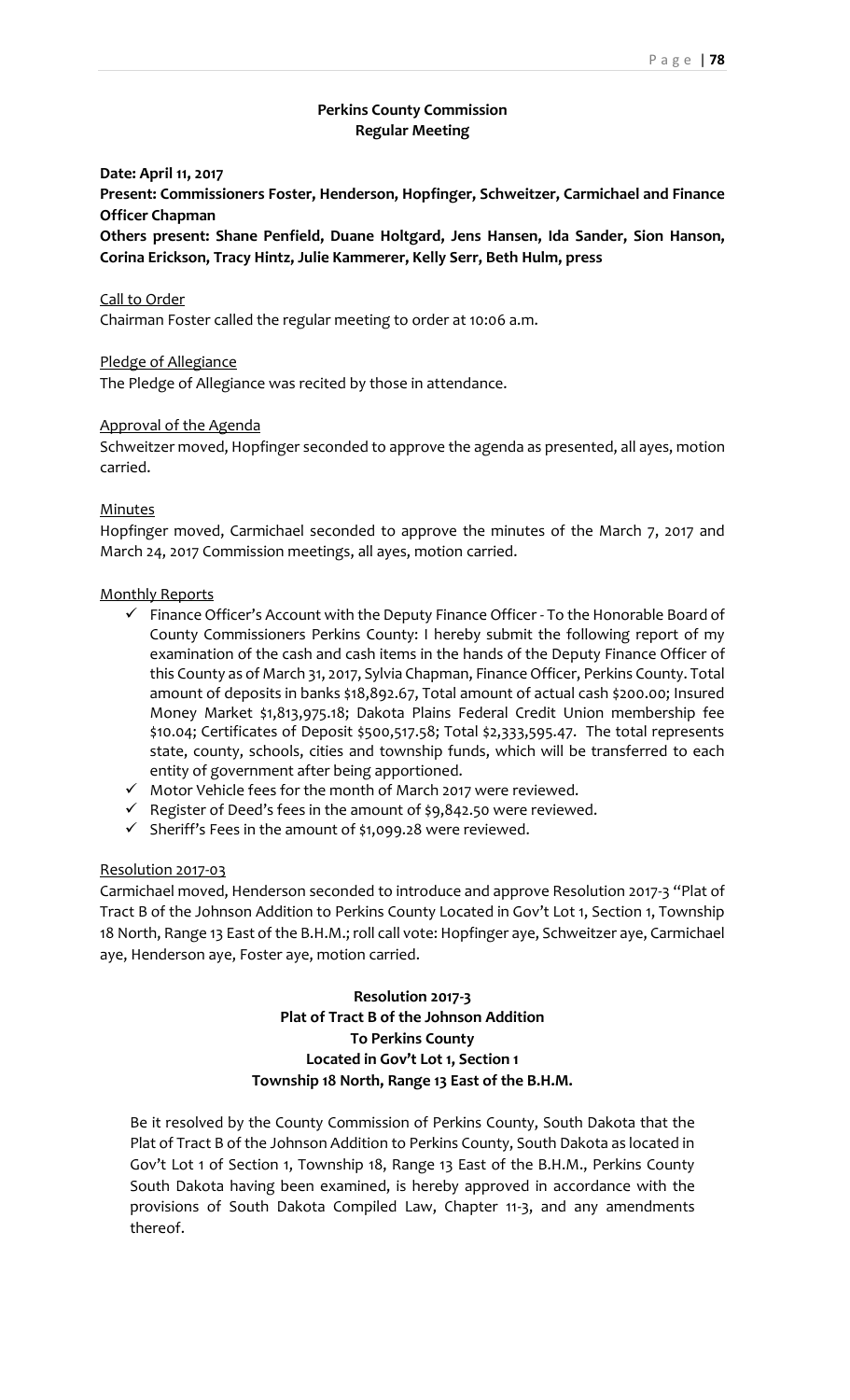## Lemmon Commissioner Meeting Set

Carmichael moved, Schweitzer seconded to hold the June 13, 2017 regular Commission Meeting at the Dakota Lodge in Lemmon, SD at 10:00 a.m., all ayes, motion carried.

# Highway Superintendent

- $\checkmark$  Holtgard reviewed the Monthly Project & Maintenance Report with the Commission. They have been busy doing the maintenance on the motor graders and now are out pulling shoulders and blading.
- ✓ Holtgard requested passage of Resolution 2017-2 "Bridge Reinspection Program Resolution For Use With SDCOT Retainer Contracts". Hopfinger moved, Henderson seconded to introduce and approve 2017-2 "Bridge Reinspection Program Resolution For Use With SDCOT Retainer Contracts"; roll call vote: Schweitzer aye, Carmichael aye, Henderson aye, Hopfinger aye, Foster aye, motion carried.

# **Resolution 2017-2 Bridge Reinspection Program Resolution For Use With SDDOT Retainer Contracts**

WHEREAS, Title 23, Section 151, *United States Code* and Title 23, Part 650, Subpart C, *Code of Federal Regulations,* requires initial inspection of all bridges and reinspection at intervals not to exceed two years with the exception of reinforced concrete box culverts that meet specific criteria. These culverts are reinspected at intervals not to exceed four years.

THEREFORE Perkins County is desirous of participating in the Bridge Inspection Program using Bridge Replacement funds.

The County requests SDDOT to hire Brosz Engineers, Inc (Consulting Engineers) for the inspection work. SDDOT will secure federal approvals, make payments to the Consulting Engineer for inspection services rendered, and bill the County for 20% of the cost. The County will be responsible for the required 20% matching funds.

- ✓ Haul Route Agreement with TransCanada was discussed.
- $\checkmark$  Holtgard would like permission to advertise for summer help. Henderson moved, Schweitzer seconded to authorize Holtgard to advertise for summer help, all ayes, motion carried.

## Tree Planting Agreement

Schweitzer moved, Hopfinger seconded to approve the lease with the Town of Bison for the planting of trees on the Perkins County Fair Grounds, all ayes, motion carried.

## Julie Kammerer Fair Building Lease

Discussion was held on the need for Julie Kammerer to carry the amount of insurance required by our Insurance carrier. Henderson moved, Hopfinger seconded to approve the 30-yearlease between the Perkins County Fair Board and Julie Kammerer for use as a preschool three day a week, all ayes, motion carried.

#### DOE Corina Erickson

Corina Erickson introduced new employee Tracy Hintz as the new employee in the DOE office. Schweitzer moved, Carmichael seconded to set Tracy Hintz wage at \$13.56 per hour, all ayes, motion carried.